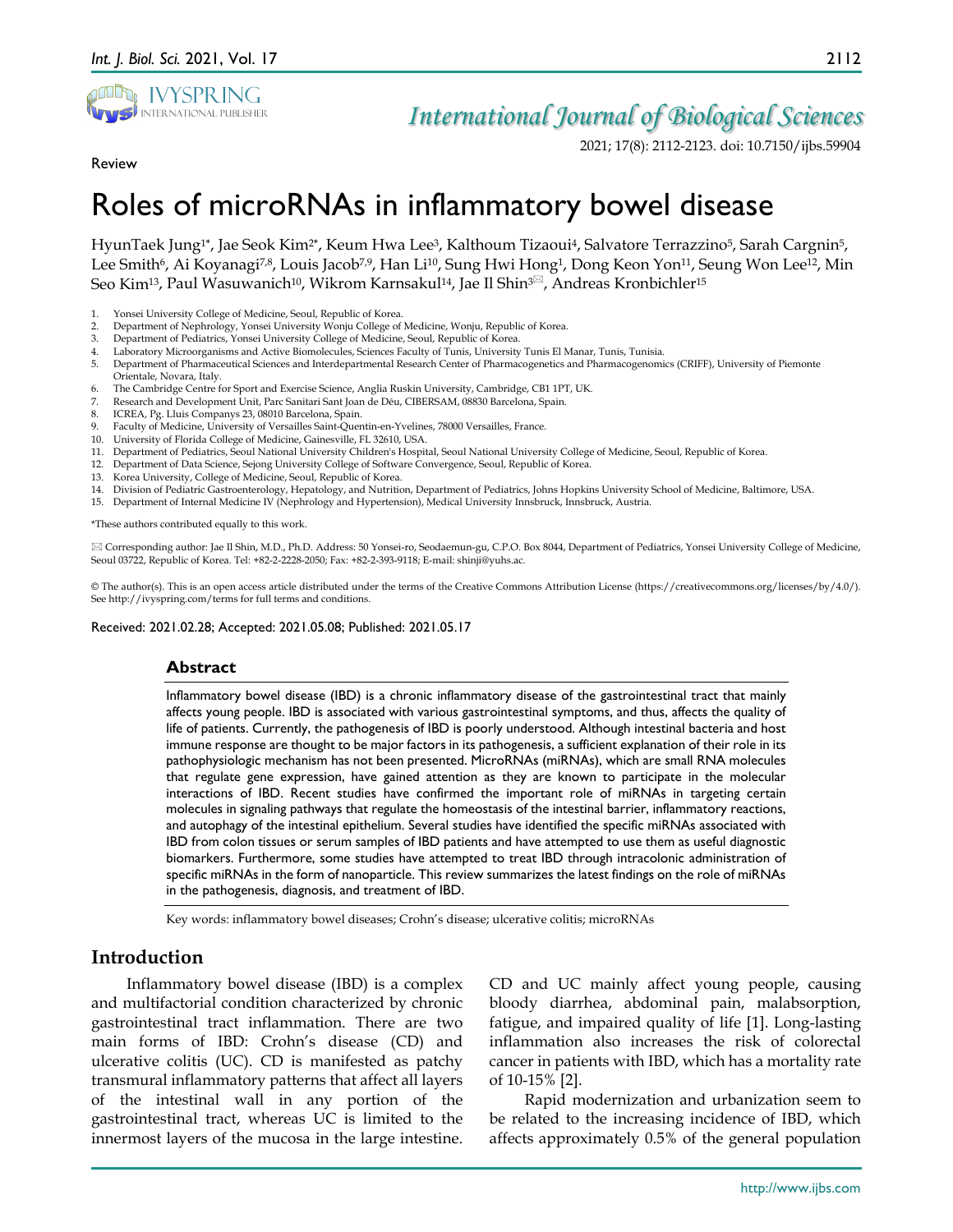in developed nations [3, 4]; however, the exact pathogenesis of IBD remains poorly understood. Based on speculations, IBD is presumed to be the result of complex interactions among genetic, microbial, and environmental factors [1]. Genomewide association studies (GWASs) have identified the genetic susceptibility loci for IBD, and more than 240 of these loci have been reported [5-8]. Substantial differences have been found between different ethnic groups [9, 10]. Moreover, the existence of IBD susceptibility mutations is not sufficient to explain the entire disruption of intestinal homeostasis; this is because twin studies revealed low concordance between genetic variations and clinical presentation of the disease [11]. The role of the microbiome and lifestyle factors in the pathogenesis of IBD is unquestionable; however, these conditions only cause disease in genetically susceptible individuals [12].

Recent molecular research has shown that microRNAs (miRNAs or miR-) play important roles in the pathophysiology of IBD [13]. miRNAs are evolutionarily conserved, endogenous, singlestranded, non-coding RNAs that bind to the 3' untranslated region (UTR), 5' UTR, or partially translated region of a target mRNA, inhibiting mRNA translation and blocking its expression [14]. miRNAs are major regulators of cell function and homeostasis, and their abnormal activity has been demonstrated in various diseases, including IBD. Thus, novel treatment options could be developed to alter imbalances in miRNA expression by targeting certain molecular pathways [15]. In this study, we evaluated the role of miRNAs in IBD by examining published results of studies conducted in the past 2-3 years and suggest the clinical potential of miRNAs as biomarkers and/or new therapeutic strategies for IBD.

#### **Biosynthesis of microRNA**

miRNAs are small, 18-21 nucleotide-long, evolutionarily conserved RNA molecules involved in the regulation of gene expression. The primary nuclear transcripts of miRNAs, or pri-miRNAs, are typically a few thousand nucleotides long and are located in introns, exons, or intergenic regions of the human genome. Pri-miRNAs are processed into 70 nucleotide-long, stem-loop structured pre-miRNAs by the RNAse-3-type enzyme Drosha. Pre-miRNAs are then translocated to the cytosol from the nucleus and cleaved by the endoribonuclease Dicer. The remaining miRNA duplex binds with Argonaute to form an RNA-induced silencing complex (RISC). The guidance strand directs the RISC to the complementary region in the 3'-UTR of the target mRNA, and the RISC makes post-transcriptional modifications. When an exact match is found, the target mRNA is degraded; however, when an incomplete match occurs, translation is destabilized [14]. **Figure 1** briefly summarizes the biosynthesis of miRNAs and their mechanisms of action.

The seed region responsible for identifying target mRNAs is a 6 nucleotide-long sequence from the 2nd to the 7th nucleotide of the miRNA. Based on similar seed sequences, miRNAs are classified into miRNA families. Members of a given miRNA family share almost the same pool of mRNAs as their target as they possess the same seed region. Numerous miRNAs form clusters in the genome and are transcribed as one common pri-miRNA; therefore, their transcription is regulated simultaneously. Notably, the role of miRNAs is redundant; multiple different miRNAs can control a single mRNA, and a given miRNA can inhibit numerous mRNAs. miRNA regulation does not act as a switch; rather, it functions as a synchronized tuner of gene expression [16].



**Figure 1.** Biosynthesis of miRNA and the mechanism of action. miRNA: microRNA; RISC: RNA-induced silencing complex.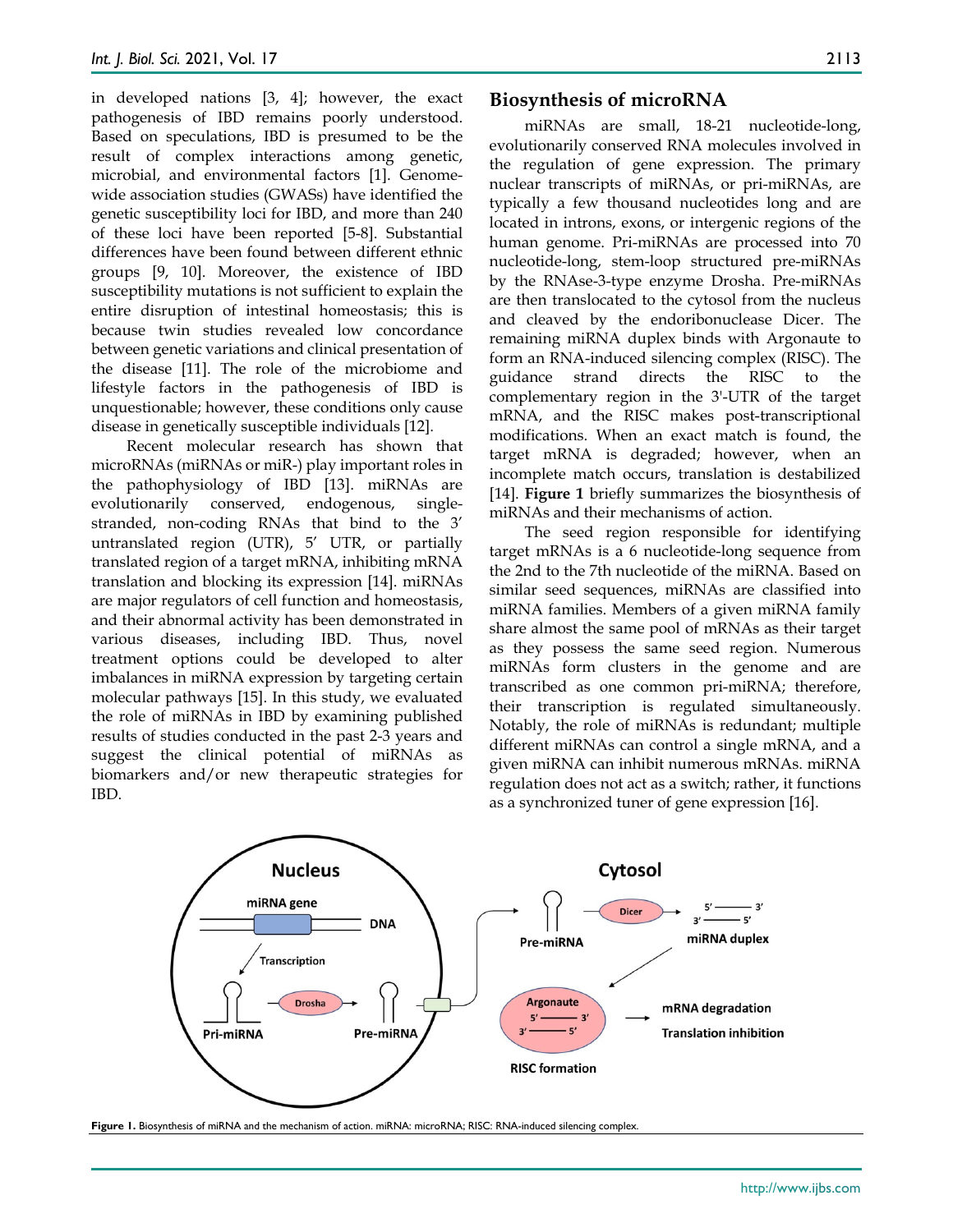

Figure 2. Intracellular interactions in intestinal homeostasis and inflammation. In intestinal homeostasis, commensal bacteria and dietary metabolites, such as RA and AhR ligands, induce immune tolerance through the action of Treg cells and anti-inflammatory cytokines, including IL-10 and TGF-β1. Various immune cells are recruited into the intestinal lamina propria but are not activated. However, IgA produced by plasma cells, and anti-microbial peptides, including REG3 and defensin, which are secreted from ILC3 and Th17 cells, prevent the pathogenic colonization of intestinal bacteria and invasion through the intestinal epithelium. In intestinal inflammation, direct invasion of commensal or pathogenic bacteria through the broken intestinal barrier causes inflammatory responses. Various immune cells and cytokines induce inflammatory reactions and augment anti-microbial activity. AhR: aryl hydrocarbon receptor; IFN: interferon; IL-: interleukin; ILC: innate lymphoid cell; NK T cell: natural killer T cell; PMN: polymorphonuclear leukocyte; RA: retinoic acid; REG3: Regenerating islet-derived protein 3; TGF β1: transforming growth factor β1; Th1: T helper type 1; Th2: T helper type 2; Th17: T helper type 17; TNF-α: tumor necrosis factor-α; Treg cell: regulatory T cell.

## **Brief description of the pathophysiology of IBD**

Commensal bacteria are essential components in the maintenance of intestinal homeostasis. They provide essential nutrients, assist in energy metabolism, and suppress the growth of pathogenic bacteria by competitive inhibition in the intestine [17]. Nevertheless, they can cause opportunistic infections and are under the surveillance of host immunity. Consequently, the human immune system has adapted to maintain a commensal relationship by establishing a balance between immune suppression and activation. The intestine is continuously exposed to large amounts of toxins and antigenic proteins from ingested foods. Therefore, a high level of immune tolerance is essential for intestinal homeostasis [18]. However, well-controlled immune responses can be aberrantly activated by altered states of intestinal bacteria or the intestinal barrier, which are two important factors that maintain immune tolerance. From our perspective, a disruption in physiological balance can result in the development of IBD (**Figure 2**).

Many immune cells, such as neutrophils, dendritic cells, macrophages, and lymphoid cells, reside in the intestinal epithelium and the underlying lamina propria. These cells are regulated by immune tolerance mechanisms. When macrophages phagocytose the antigen from commensal bacteria, interleukin (IL)-10 is secreted from macrophages [19], resulting in the promotion of the response of a cluster of differentiation  $4^+$  (CD4<sup>+</sup>) Treg cells to suppress inflammatory T cell reactions. CD4+ Treg cells produce IL-10 and transforming growth factor β1 (TGF-β1) to change the subtype of macrophages into an anti-inflammatory phenotype and to facilitate peripheral development of Treg cells [20]. Serum amyloid A is an important acute reactant protein produced in the intestine and liver. A previous study demonstrated that serum amyloid A had a higher increase in the presence of intestinal microbiota than in the germ-free state. Serum amyloid A enhances the recruitment of neutrophils to the intestine and increases pro-inflammatory gene expression in neutrophils, but decreases bactericidal capability and inflammatory tones [21, 22]. These contradictory responses would not damage the intestinal microbiota during the prevention of opportunistic infections by commensal bacteria. CD4+ T cells secrete IL-21 and TGF-β1 to stimulate immunoglobulin (Ig) class switching in B cells. The secreted IgAs bind to commensal bacteria in the intestinal lumen, which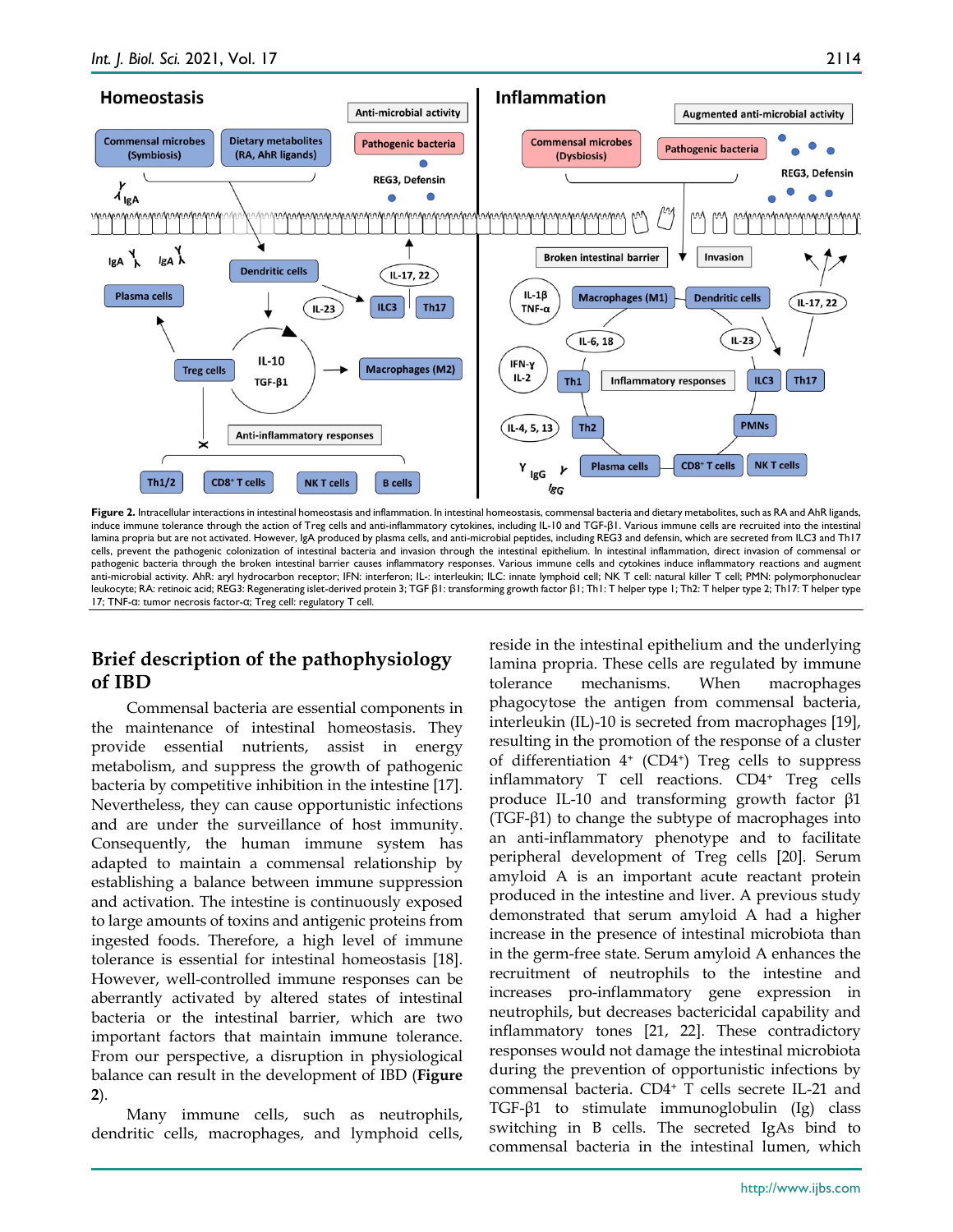prevents bacteria from invading the intestinal epithelium, and suppress the inflammatory reaction of the intestinal barrier against commensal bacteria [23]. Retinoic acid, a metabolite of vitamin A, is an important nutritional factor that is closely related to the immune response. Retinoic acid plays an important role in maintaining intestinal homeostasis, specifically inducing intestinal immune tolerance through the actions of CD103+ dendritic cells and innate lymphoid cells (ILCs)3 [24]. However, based on a recent study, commensal bacteria reduced retinoic acid and IL-22 by inhibiting retinol dehydrogenase 7 (Rdh7) in intestinal epithelial cells. Consequently, the anti-microbial reaction was downregulated, and a symbiotic state could be maintained [25]. Such findings indicate that retinoic acid has both tolerogenic capacity and antimicrobial activity. Thus, intestinal immune tolerance does not simply mean a decrease in intestinal immunity, but rather a balanced state in which anti-inflammatory and anti-microbial activities coexist. The aryl hydrocarbon receptor (AhR) is a transcription factor that induces anti-inflammatory reactions at the gene level. Previous studies have indicated that AhR reduces intestinal inflammation through anti-inflammatory mediators, such as IL-10 and IL-22. Several AhR ligands exist in the intestine, the majority of which are metabolites of commensal bacteria. Therefore, intestinal microbiota contributes to AhR-induced immunomodulation [26, 27]. Taken together, host immunity has dual effects on the intestinal microbiota to maintain intestinal homeostasis. The intestinal immune system should maintain an appropriate balance between inflammatory and anti-inflammatory responses. Dysbiosis, which is an imbalance in microbes in the intestine, disrupts intestinal homeostasis and should thus be considered as a major cause of IBD [28].

The intestinal epithelium is one of the key components that sustain homeostasis of the intestine. The membranous barrier separates intestinal germs from the submucosal lymphoid tissue to prevent inflammatory responses and integrates molecular signals from dietary metabolites, commensal bacteria, and pathogens to regulate immune reactions [29]. Resident lymphoid cells, such as NK T cells, γδ T cells, ILCs, intraepithelial lymphocytes, and CD8+ mucosal-associated invariant T cells produce IL-6, IL-17, and IL-22 to activate the signal transducer and activator of transcription (STAT) 3 pathway in response to disruption of the intestinal barrier. The STAT3 pathway promotes the recovery of barrier function and increases mucus secretion and epithelial repair [30]. Macrophages secrete type I interferon (IFN) and activate STAT1 and STAT2 pathways to

prevent epithelial apoptosis, promote epithelial differentiation, and maintain the integrity of the intercellular barrier [31]. CD4+ T cells produce IL-17 and IL-22 in response to IL-23 and serum amyloid A, which results in the activation of the STAT3 pathway in the epithelium [32]. These interactions enhance the intestinal barrier against pathogenic luminal bacteria.

When the mucus barrier is broken, permeability through the epithelium increases. These situations are mostly due to the dysfunction of the mucosal barrier itself, or inflammatory damage. Mucous membrane disorder, tight junction disorder, increased intestinal permeability, and increased binding of bacteria to epithelial cells can induce intestinal inflammation. Penetration of intestinal bacteria, including intestinal microbiota, into the lamina propria leads to recognition by phagocytes and the production of inflammatory cytokines by macrophages. Macrophages secrete IL-1β to promote the differentiation of CD4+ T cells into T helper 17 (Th17) cells and the production of IFN-γ [33, 34]. Damaged epithelium releases IL-18, which disrupts goblet cell maturation and impairs its function, leading to further damage of the membranous barrier [35]. Macrophages enhance the survival of pro-inflammatory T cells and stimulate epithelial apoptosis through the tumor necrosis factor-α (TNF‐α) signaling pathway [36, 37]. IL-6 from macrophages and granulocyte-macrophage colony-stimulating factor (GM-CSF) from ILCs recruit polymorphonuclear leukocytes, which secrete pro-inflammatory cytokines for pathogenic T cell responses [38-40]. Repeated cycles of dysregulated immune responses result in chronic intestinal injury and fibrotic remodeling in patients with IBD [41].

IBD is a multifactorial disease. Although dysbiosis of commensal bacteria and breakdown of the intestinal barrier are considered as major pathological mechanisms in the development of IBD, other important factors such as genetic aberrations also contribute to its development. In this regard, miRNAs are an emerging risk factor for IBD. miRNAs are involved in the maintenance of intestinal barrier integrity, as well as a large number of intracellular signaling pathways involved in inflammatory or anti-inflammatory actions [42].

## **Role of miRNAs in the pathophysiology of IBD**

miRNAs have been reported to be associated with several pathophysiological factors of IBD. miRNAs affect the intestinal barrier and inflammatory reactions through various pathological mechanisms. The pathogenic roles of miRNAs in IBD are summarized in **Table 1**.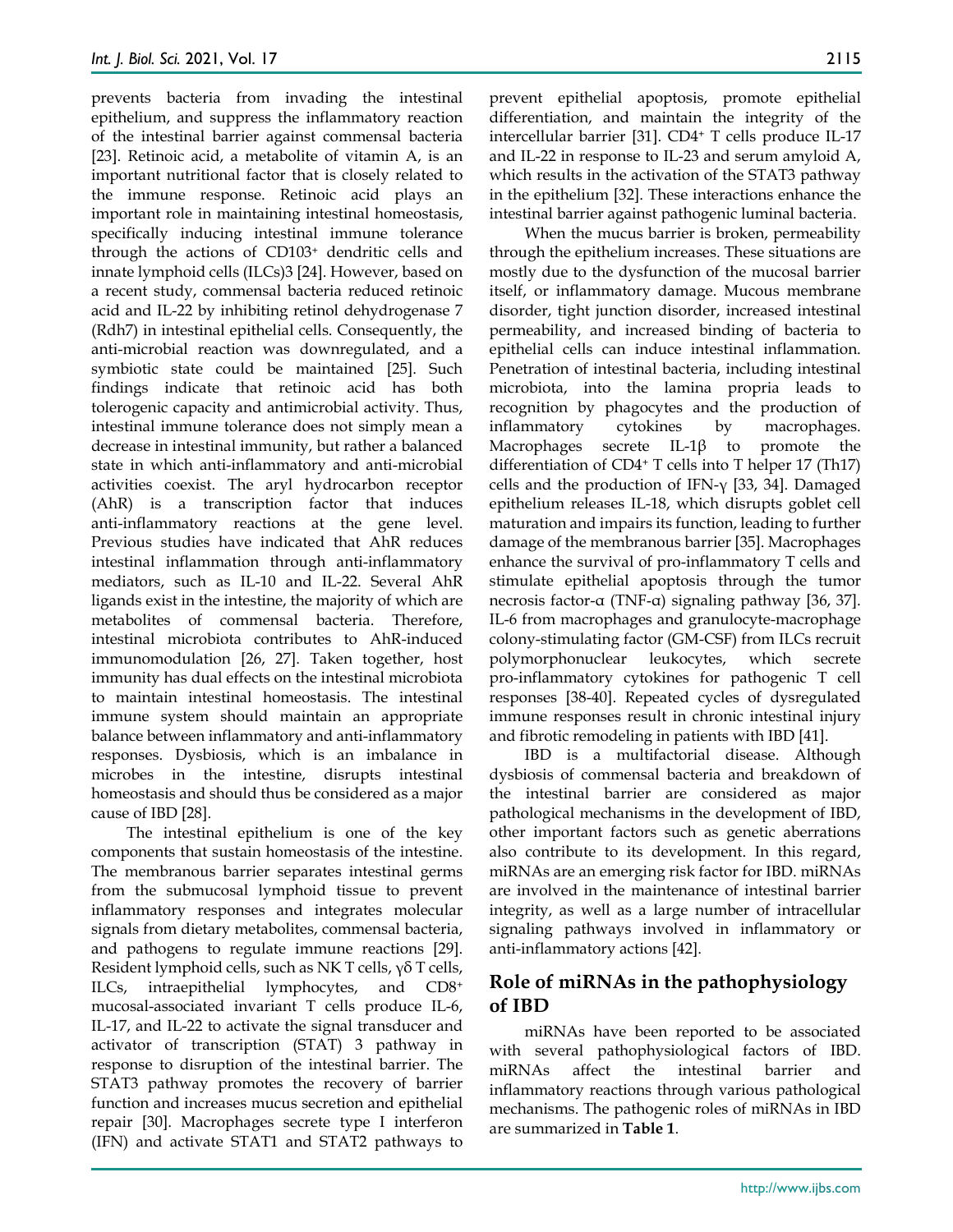| Table 1. Roles of miRNAs in the pathogenesis of inflammatory bowel disease |  |
|----------------------------------------------------------------------------|--|
|----------------------------------------------------------------------------|--|

| miRNAs                                        | Targets                           | Functions                                                                                        | Ref.     |  |  |  |  |  |
|-----------------------------------------------|-----------------------------------|--------------------------------------------------------------------------------------------------|----------|--|--|--|--|--|
| miRNAs that weaken the intestinal barrier     |                                   |                                                                                                  |          |  |  |  |  |  |
| $miR-21$                                      | PTEN/PI3K/Akt                     | Increases the paracellular permeability of the intestinal epithelium                             | $[49]$   |  |  |  |  |  |
|                                               | pathway                           |                                                                                                  |          |  |  |  |  |  |
| miR-122a                                      | <b>EGFR</b>                       | Enhances the expression of zonulin and increases epithelial permeability                         | $[48]$   |  |  |  |  |  |
| miR-191a, -212                                | $ZO-1$                            | Reduce the expression of ZO-1                                                                    | [44, 45] |  |  |  |  |  |
| miR-675                                       | Cadherin E, ZO-1                  | Destabilizes the mRNA of cadherin E and ZO-1                                                     | $[46]$   |  |  |  |  |  |
| miR-874                                       | Aquaporin 3                       | Decreases the expression of aquaporin 3                                                          | $[47]$   |  |  |  |  |  |
| miRNAs that strengthen the intestinal barrier |                                   |                                                                                                  |          |  |  |  |  |  |
| miR-93                                        | PTK6                              | Reduces the expression of PTK6, and its downregulation attenuates epithelial injury              | $[51]$   |  |  |  |  |  |
| $m$ i $R$ -200 $b$                            | c-Jun, MLCK                       | Decreases epithelial damage induced by TNF-a in the intestinal epithelium                        | $[50]$   |  |  |  |  |  |
|                                               | miRNAs that increase inflammation |                                                                                                  |          |  |  |  |  |  |
| $miR-21$                                      | MIP2, TNF-α                       | Increases the level of MIP2 and TNF-a                                                            | $[52]$   |  |  |  |  |  |
| $miR-124$                                     | AhR                               | Suppresses AhR expression and increases pro-inflammatory cytokine production                     | $[53]$   |  |  |  |  |  |
|                                               | miRNAs that decrease inflammation |                                                                                                  |          |  |  |  |  |  |
| $miR-10a$                                     | IL-12/23p40                       | Downregulates the expression of IL-12/23p40 and Th1/Th17 cell responses                          | $[56]$   |  |  |  |  |  |
| miR-141                                       | $CXCL12\beta$                     | Inhibits CXCL12β-mediated leukocyte migration                                                    | $[57]$   |  |  |  |  |  |
| $miR-320$                                     | NOD <sub>2</sub>                  | Decreases the expression of NOD2                                                                 | $[55]$   |  |  |  |  |  |
| miRNAs that enhance autophagy                 |                                   |                                                                                                  |          |  |  |  |  |  |
| miR-346                                       | Vitamin-D receptor,               | Downregulates the expression of GSK3B, which increases ATG16L1                                   | [62]     |  |  |  |  |  |
|                                               | GSK3B                             |                                                                                                  |          |  |  |  |  |  |
| miR-665                                       | XBP1, ORMDL3                      | Represses XBP1 and ORMDL3 expression                                                             | [63]     |  |  |  |  |  |
| miRNAs that inhibit autophagy                 |                                   |                                                                                                  |          |  |  |  |  |  |
| miR-20a                                       | ATG16L1, SQSTM1                   | Downregulates BECN1, ATG16L1, and SQSTM1                                                         | [64]     |  |  |  |  |  |
| miR-30C                                       | ATG5, ATG16L1                     | Reduces the level of ATG5 and ATG16L1                                                            | [65]     |  |  |  |  |  |
| miR-93, -106B                                 | ATG16L1, PTEN                     | Suppress ATG16L1 expression and PTEN activity                                                    | [66, 67] |  |  |  |  |  |
| miR-122                                       | NOD2, NF-кB                       | Inhibits NOD2 activity and increases NF-KB                                                       | [69]     |  |  |  |  |  |
| miR-130a                                      | p-mTOR                            | Increases the level of p-mTOR                                                                    | $[71]$   |  |  |  |  |  |
| miR-132, -223                                 | FOXO3a                            | Downregulate FOXO3a, which enhances NF-KB signaling                                              | $[72]$   |  |  |  |  |  |
| miR-142-3p                                    | ATG16L1                           | Decreases ATG16L1 mRNA and protein levels                                                        | [68]     |  |  |  |  |  |
| miR-146b                                      | SIAH2, FOXO3                      | Decreases SIAH2 and FOXO3 expression and activates the NF-KB pathway                             | $[74]$   |  |  |  |  |  |
| miR-155                                       | SHIP-1, FOXO3a                    | Increases Akt activity by decreasing SHIP-1, downregulates FOXO3a and enhances the NF-KB pathway | [75, 76] |  |  |  |  |  |
| miR-192                                       | NOD2, NF-кB                       | Downregulates NOD2 expression and inhibits NF-KB activity                                        | $[70]$   |  |  |  |  |  |
| miR-196                                       | $LC3-II$                          | Inhibits the accumulation of LC3-II                                                              | $[77]$   |  |  |  |  |  |
| $miR-320$                                     | NOD <sub>2</sub>                  | Reduces NOD2 expression                                                                          | $[55]$   |  |  |  |  |  |

#### **miRNAs and the intestinal barrier in IBD**

Disrupted intestinal membranes are one of the most significant factors in the pathogenesis of IBD. TNF-α is known to be a major pro-inflammatory cytokine in the pathogenesis of IBD. Therefore, several *in vitro* experiments have been conducted using intestinal epithelial cells to induce injury by TNF-α [43]. miR-191a and miR-212 are known to damage intestinal barriers. In fact, *in vitro* studies have shown that their mimics downregulate the expression of zonula occludens (ZO)-1, one of the major components of the tight junction between the intestinal epithelium [44, 45]. By measuring the binding of miR-675 in colon cells *in vitro*, Zou et al. found that miR-675 destabilized the mRNA of ZO-1 and cadherin E, causing reduced expression of key molecules for intercellular tight junctions [46]. Aquaporin 3 is another important protein in the intestinal membrane. The overexpression of miR-874 *in vitro* induced by pre-miR-874 transfection in intestinal epithelial cells was demonstrated to decrease the expression of aquaporin 3 [47]. Epidermal growth factor receptor (EGFR) was identified as the target gene of miR-122a. The

overexpression of miR-122a was found to increase zonulin expression and intestinal permeability [48]. Further, the overexpression of miR-21 *in vitro* was found to cause an increase in intestinal barrier defects and was suggested to target the phosphatase and tensin homolog (PTEN)/PI3K (phosphoinositide 3-kinase)/Akt signaling pathway to enhance the paracellular permeability of the intestinal epithelium [49]. As the miR-21 mimic suppressed the level of PTEN and increased the level of phospho-Akt (p-Akt) *in vitro*, Zhang et al. reported the impairing of intestinal permeability through the PTEN/PI3K/Akt pathway as a potential mechanism [49].

Some miRNAs have been reported to strengthen the intestinal barrier. Transfection of the miR-200b precursor in TNF-α-treated intestinal epithelium *in vitro* inhibited the damage to trans-epithelial electrical resistance and intercellular tight junctions. Further, c-Jun and myosin light chain kinase (MLCK) were demonstrated to be the targets of miR-200b [50]. Haines et al. revealed that silencing the expression of protein tyrosine kinase 6 (PTK6) with miR-93 in the intestinal epithelium increased the resistance to TNF-α-induced injury [51].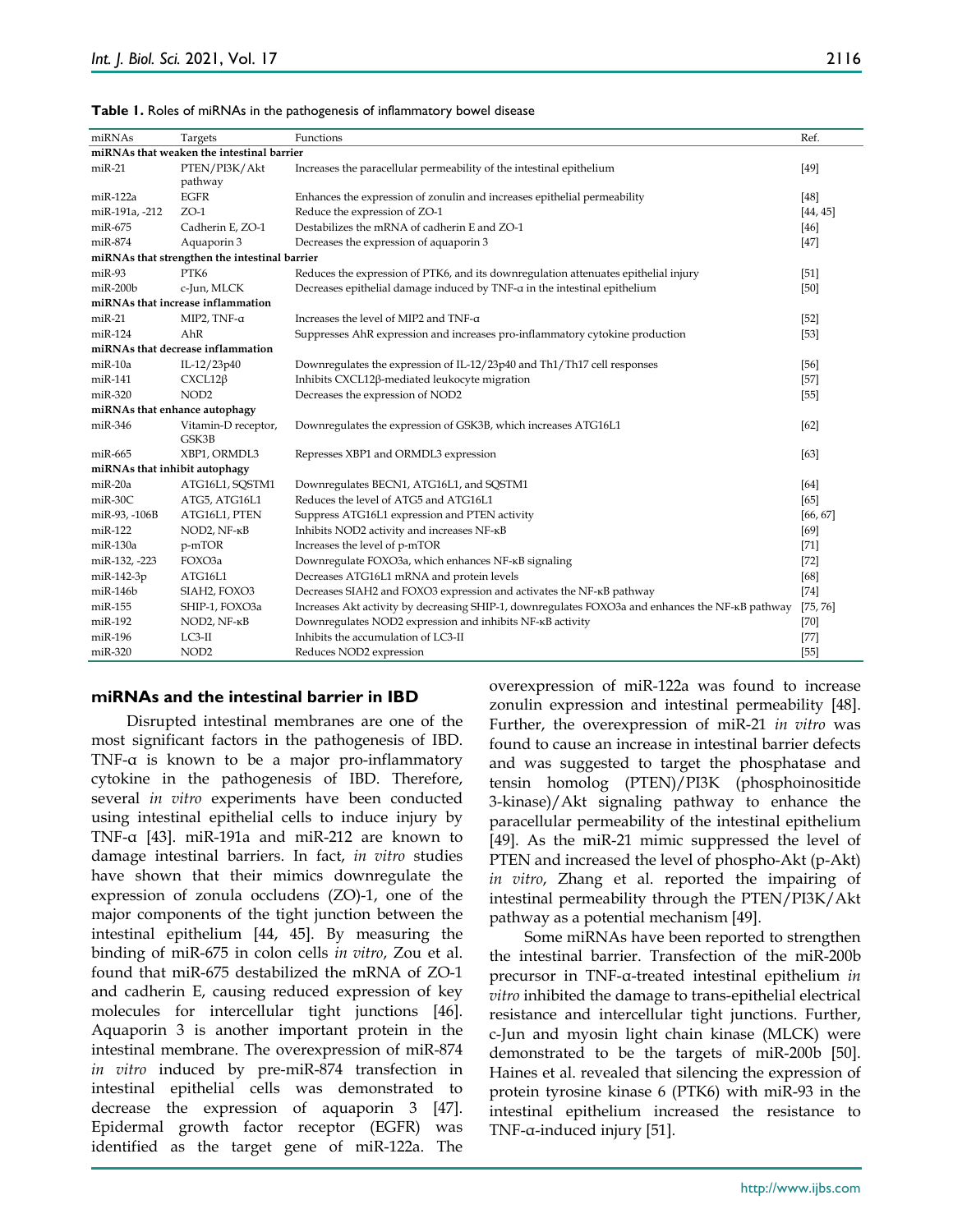#### **miRNAs and immune response in IBD**

miRNAs are known to contribute to the immunological reactions that lead to IBD. Shi et al. compared miR-21 knockout mice to wild-type mice after the induction of intestinal damage by dextran sulfate sodium (DSS); miR-21 knockout mice demonstrated reduced weight loss, intestinal inflammation (confirmed by histopathology), serum leukocyte levels, and TNF-α and macrophage inflammatory protein 2 (MIP2) levels in colon culture supernatants compared to wild-type mice [52]. miR-124 was reported to target the 3'-UTR of AhR to suppress its expression in Caco-2 cells and HT-29 cells *in vitro* [53]. Intracolonic administration of miR-124 inhibitors and precursors to 2,4,6-trinitrobenzen acid (TNBS)-induced colitis mice was found to alleviate and aggravate intestinal inflammation, respectively [53].

Some miRNAs have been reported to suppress intestinal inflammation. Nucleotide-binding oligomerization domain-containing protein 2 (NOD2) is one of the genes clearly associated with CD [54]. In fact, Pierdomenico et al. reported its relationship with miR-320 [55]. HT29 cells transfected with exogenous miR-320 displayed a downregulated expression of NOD2, while miR-320 inhibitor increased NOD2 expression as well as its downstream signaling pathway, leading to nuclear factor κB (NF-κB) and inflammatory cytokines [55]. Wu et al. used human monocyte-derived dendritic cells and CD4+ T cells isolated from the peripheral blood of IBD patients treated with the miR-10a precursor. The transfection caused decreased expression of IL-12/23p40 (p40 subunit of IL-12 and IL-23) in dendritic cells and suppression of IFN-γ, TNF-α, and IL-17A in CD4+ T cells, suggesting inhibited differentiation into Th1 and Th17 cells [56]. C-X-C motif chemokine ligand 12β (CXCL12β) is an important mediator of leukocyte migration. Huang et al. used TNBS-induced colitis mice, IL-10 knockout colitis mice, and colon biopsy samples of CD patients to identify an inverse relationship between miR-141 expression and CXCL12β levels [57]. Intracolonic administration of miR-141 precursors and inhibitors to both TNBS-colitis mice and IL-10 knockout mice alleviated and aggravated colitis, respectively [57].

#### **miRNAs and autophagy in IBD**

Autophagy is a cellular response that degrades and recycles internal structures, such as organelles and macromolecules. Therefore, its purpose is to maintain cell homeostasis and regulate inflammatory responses [58]. Defects in autophagy can cause epithelial dysfunction and immune disruption, which play important roles in the pathogenesis of IBD [59].

Recent studies suggest that miRNAs target autophagy-susceptibility genes to regulate intestinal autophagy and control intestinal inflammation in IBD [60]. *ATG16L1* is an autophagy-related gene that forms autophagosomes during autophagy [61]. miR-346 was reported to downregulate the expression of the vitamin D receptor, glycogen synthase kinase 3 beta (GSK3B), to increase the level of *ATG16L1* in colon biopsy samples of IBD patients [62]. miR-665 represses X-box binding protein 1 (XBP1) and ORMDL sphingolipid biosynthesis regulator 3 (ORMDL3), which also stimulates autophagy [63].

Many miRNAs are known to inhibit autophagy. miR-20a downregulates Beclin 1 (BECN1), *ATG16L1*, and sequestosome 1 (SQSTM1), which collectively slows down autophagy [64]. miR-30C [65], miR-93, miR-106B [66, 67], and miR-142-3p [68] also target the expression of *ATG16L1* to prevent autophagy. miR-122 [69], miR-192 [70], and miR-320 [55] were found to decrease the activity of NOD2 to block autophagy. miR-130a increases the level of phosphorylated mammalian target of rapamycin (p-mTOR) [71], while miR-132, miR-223, miR-146b, and miR-155 reduce Forkhead box class O3 (FOXO3 or FOXO3a) to inhibit autophagy [72-76]. miR-196 blocks the accumulation of the lipid-modified form of microtubule-associated protein 1A/1B-light chain 3 (LC3-II) to prevent autophagy [77].

#### **Role of miRNAs in IBD diagnosis**

Diagnosis and evaluation of IBD have always been challenging. IBD is diagnosed based on clinical manifestations and endoscopy with histopathological examination [78]; however, various clinical manifestations make diagnosis difficult, and endoscopy with histopathology requires the expertise of clinicians [79]. As miRNAs are known to be associated with the pathogenesis of IBD, several studies have suggested that miRNAs are non-invasive and inexpensive biomarkers. A list of possible candidates is provided in **Table 2**.

#### **miRNA signature from the colon tissues of IBD patients**

Some studies found abnormal elevation of miRNA levels in the mucosal tissues of UC patients compared to those of healthy controls. In fact, Wu et al. found that miR-16, miR-21, miR-23a, miR-24, miR-29a, miR-126, miR-195, and let-7f were upregulated in active UC patients compared to healthy controls [80]. By comparing the colonic mucosa of UC patients and healthy controls, Fasseu et al. showed that miR-7, miR-26a, miR-29a, miR-29b, miR-31, miR-126\* (the complement of miR-126), miR-127-3p, miR-135b, and miR-324-3p were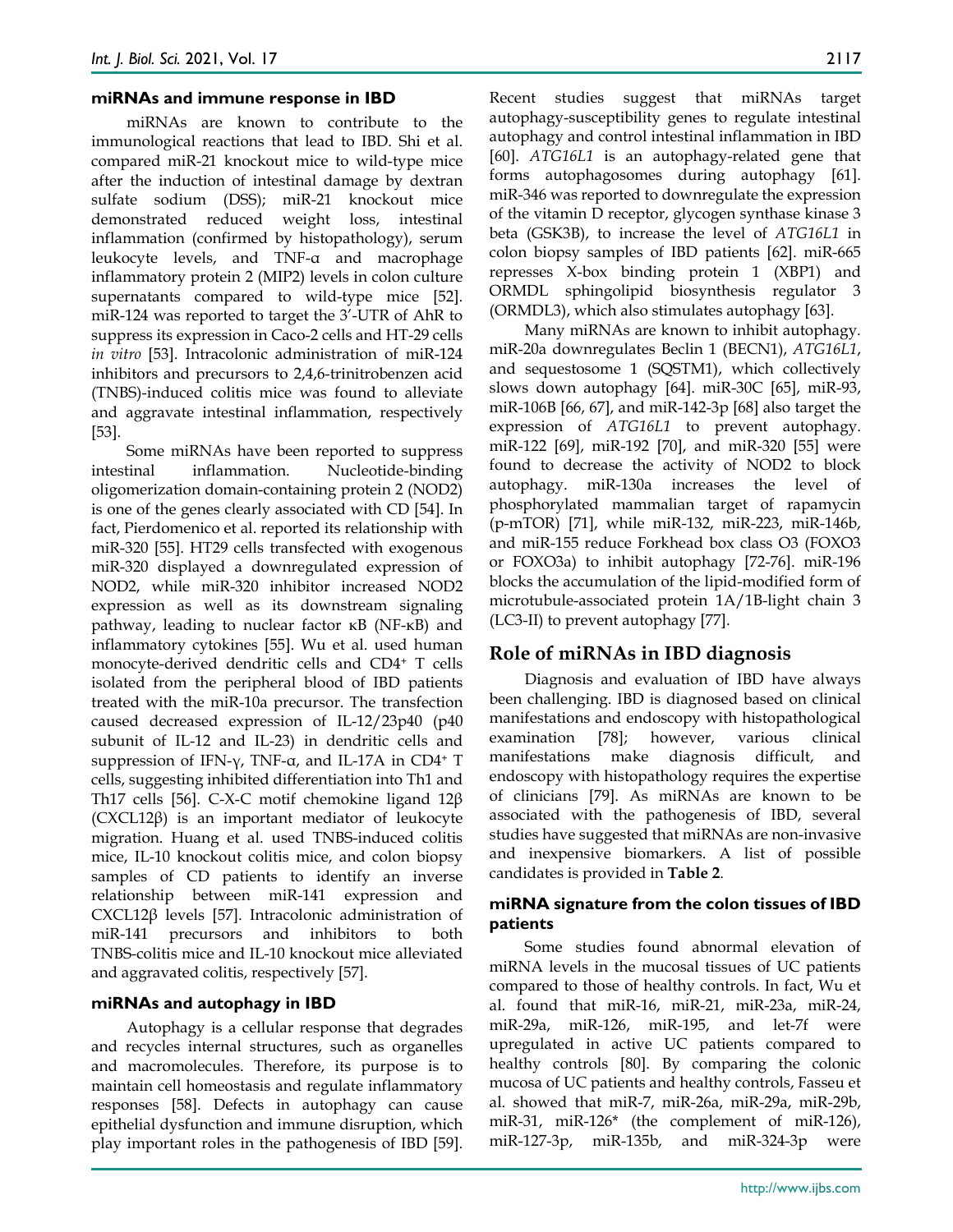increased in the inflamed mucosa of UC patients [81]. Takagi et al. found increased levels of miR-21, miR-155, miR-923, let-7a, let-7c, let-7d, and let-7g in colon biopsy specimens of active UC patients compared to healthy controls [82]. miR-126 [83] and miR-150 [84] were elevated in the colonic mucosa of patients with active UC compared to controls. Frozen biopsy samples of distal colectomy from UC patients were found to have significant increases in miR-31, miR-146a, miR-206, and miR-424 levels [85]. Coskun et al. identified increases in miR-20b, miR-26b, miR-98, miR-99a, and miR-203 levels in colon biopsy samples of active UC patients compared to healthy controls, inactive UC patients, and CD patients [86].

**Table 2.** miRNA signatures in inflammatory bowel disease

| Sample                                  | Expression                   | miRNAs                                                                                                                                                                                                                                                                                               | Ref.                       |  |  |  |  |
|-----------------------------------------|------------------------------|------------------------------------------------------------------------------------------------------------------------------------------------------------------------------------------------------------------------------------------------------------------------------------------------------|----------------------------|--|--|--|--|
| type                                    |                              |                                                                                                                                                                                                                                                                                                      |                            |  |  |  |  |
| Ulcerative colitis vs. healthy controls |                              |                                                                                                                                                                                                                                                                                                      |                            |  |  |  |  |
| Mucosal<br>tissue                       | Upregulated                  | miR-7, miR-16, miR-20b, miR-21, miR-23a,<br>miR-24, miR-26a, miR-26b, miR-29a, miR-29b,<br>miR-31, miR-98, miR-99a, miR-126, miR-126*,<br>miR-127-3p, miR-135b, miR-146a, miR-150,<br>miR-155, miR-195, miR-203, miR-206,<br>miR-324-3p, miR-424, miR-923, let-7a, let-7c,<br>let-7d, let-7f, let-7g | $[80-86]$                  |  |  |  |  |
|                                         |                              | Downregulated miR-141, miR-188-5p, miR-192, miR-215,<br>miR-320a, miR-346, miR-375, miR-422b                                                                                                                                                                                                         | [80, 81,<br>87]            |  |  |  |  |
| blood                                   | Peripheral Upregulated       | miR-16, miR-19a, miR-21 <sup>+</sup> , miR-28-5p,<br>miR-101, miR-103-2, miR-142-5p, miR-151-5p,<br>miR-155, miR-188-5p, miR-199a-5p, miR-223,<br>miR-340, miR-362-3p, miR-375, miR-378,<br>miR-422a, miR-494, miR-500, miR-501-5p,<br>miR-532-3p, miR-769-5p, miR-874,<br>miRplus-E1271             | [88,<br>98-100]            |  |  |  |  |
|                                         |                              | Downregulated miR-21 <sup>+</sup> , miR-31, miR-146a, miR-505                                                                                                                                                                                                                                        | [88, 99]                   |  |  |  |  |
| Crohn's disease vs. healthy controls    |                              |                                                                                                                                                                                                                                                                                                      |                            |  |  |  |  |
| Mucosal<br>tissues                      | Upregulated                  | miR-9, miR-21, miR-22, miR-26a, miR-29b,<br>miR-29c, miR-30b, miR-31, miR-34c-5p,<br>miR-101, miR-106a, miR-106b, miR-126*,<br>miR-127-3p, miR-130a, miR-133b, miR-146a,<br>miR-146b-5p, miR-150, miR-155, miR-181c,<br>miR-196, miR-196a, miR-206, miR-324-3p,<br>miR-375, miR-424                  | [66, 77,<br>81, 85,<br>88] |  |  |  |  |
|                                         | Downregulated miR-7, miR-375 |                                                                                                                                                                                                                                                                                                      | [88, 89]                   |  |  |  |  |
| blood                                   | Peripheral Upregulated       | miR-16, miR-20a‡, miR-21‡, miR-23a,<br>miR-29a, miR-30e‡, miR-93‡, miR-101,<br>miR-106a, miR-107, miR-126, miR-140‡,<br>miR-191, miR-192‡, miR-195‡, miR-199a-5p,<br>miR-200c, miR-362-3p, miR-375, miR-484‡,<br>miR-532-3p                                                                          | [88, 98,<br>101]           |  |  |  |  |
|                                         |                              | Downregulated miR-21, miR-31, miR-146a, miR-155                                                                                                                                                                                                                                                      | [88]                       |  |  |  |  |

\*Complementary miRNA, †Upregulation from [98] and downregulation from [88], ‡From pediatric patients [101].

Decreased levels of miR-188-5p, miR-215, miR-320a, and miR-346 were observed in the inflamed mucosa of UC patients compared to controls [81]. miR-141 was found to be downregulated in the colonic mucosa of patients with active UC compared to healthy controls [87]. miR-192, miR-375, and miR-422b were downregulated in colon biopsy samples from patients with active UC [80].

The mucosal tissue samples of patients with active CD had aberrant expression of miRNAs compared to controls. Fasseu et al. reported that miR-9, miR-21, miR-22, miR-26a, miR-29b, miR-29c, miR-30b, miR-31, miR-34c-5p, miR-106a, miR-126\*, miR-127-3p, miR-130a, miR-133b, miR-146a, miR-146b-5p, miR-150, miR-155, miR-181c, miR-196a, miR-324-3p, and miR-375 were elevated in the inflamed mucosa of CD patients relative to levels in healthy controls [81]. Further, Lin et al. showed that miR-31, miR-146a, miR-206, and miR-424 were increased in frozen biopsy samples of CD patients compared to controls, similar to that found in UC patients [85]. miR-106b [66] and miR-196 [77] were upregulated in the intestinal epithelium of patients with active CD compared to controls. Schaefer et al. found an increase in miR-31, miR-101, and miR-146a levels in colon biopsy samples from CD patients compared to healthy controls [88]. Further, miR-7 and miR-375 levels were decreased in the actively inflamed colonic mucosa of CD patients [88, 89].

Among the miRNAs included in the differential analysis of IBD colon tissues, miR-21, miR-31, and miR-141 are suggested to be valuable targets for the diagnosis of IBD. miR-21 is known to be an important factor in the pathogenesis of IBD as it modulates T-cell responses [90] and disrupts intercellular tight junctions in the intestinal epithelium [91]. miR-21 was found to be elevated in the mucosal tissue of both UC and CD [92, 93], and the knockout of miR-21 in a mouse model of DSS-induced colitis inhibited the inflammatory response and increased survival rate, indicating the importance of miR-21 in IBD [52]. miR-31 was upregulated in the colon tissues of both UC and CD patients [88]; this miRNA is known to target IL-25 to stimulate the Th1/Th17-mediated pro-inflammatory molecular pathway in mouse colitis models [94]. miR-31 has also been suggested to be capable of distinguishing IBD from microscopic colitis, as its expression is elevated in IBD compared to microscopic colitis [95]. miR-141 inhibits CXCL5 and CXCL12β, and its downregulation in IBD is expected to stimulate leukocyte recruitment and the consequent inflammatory response. A decrease in miR-141 was observed in the colon tissues of patients with UC [87].

Furthermore, useful findings have been obtained from the analysis of colon samples from patients with IBD. After acquiring rectal biopsy samples of UC and CD patients, Zham et al. found that miR-24 was increased in UC samples compared to CD samples, with a sensitivity of 83.3% and specificity of 85.7% as a diagnostic biomarker [96]. Jeremy et al. used matched colon biopsies from UC and CD patients to compare endoscopically involved regions with endoscopically uninvolved regions of each patient. miR-21, miR-31, miR-101, miR-142-3p, miR-142-5p, miR-155, miR-223, miR-375, and miR-494 levels were elevated in active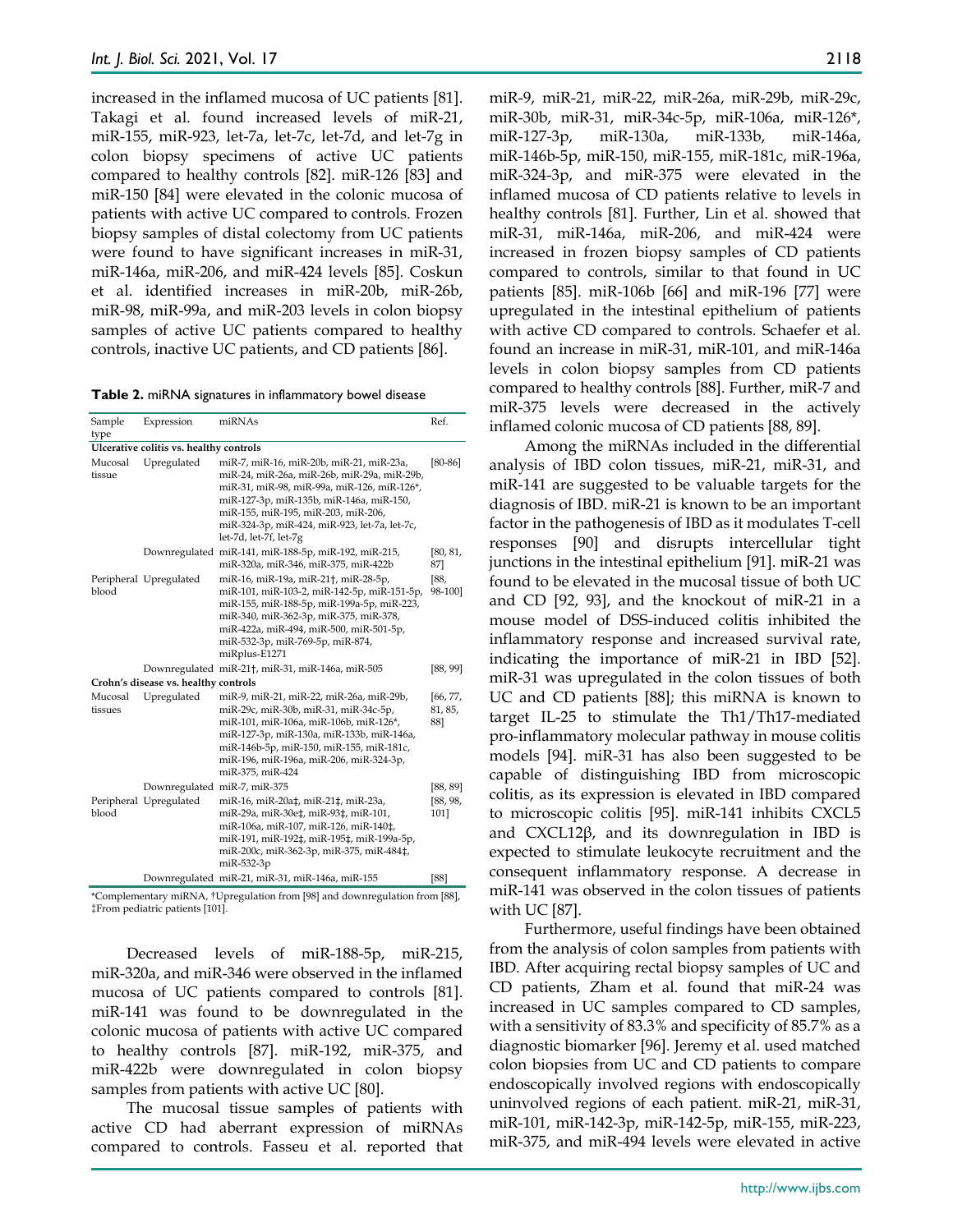CD lesions compared to inactive regions; miR-21, miR-101, miR-142-5p, miR-146a, miR-155, and miR-223 levels were higher in active UC lesions than in inactive regions [88]. Guo et al. compared inflamed and non-inflamed mucosal samples of the terminal ileum of active CD patients and found that miR-124-3p and miR-192-5p levels were decreased, while miR-361-3p was upregulated in the inflamed mucosa of CD patients [97].

#### **miRNA signature from the peripheral blood of IBD patients**

As the acquisition of colon tissues requires a relatively invasive procedure compared to blood sampling, some studies have attempted to identify miRNA signatures from the peripheral blood of patients with active IBD. Paraskevi et al. reported increased levels of miR-16, miR-23a, miR-29a, miR-106a, miR-107, miR-126, miR-191, miR-199a-5p, miR-200c, miR-362-3p, and miR-532-3p in the blood of CD patients compared to healthy controls, and elevated levels of miR-16, miR-21, miR-28-5p, miR-151-5p, miR-155, and miR-199a-5p in the blood of UC patients compared to controls [98]. Wu et al. found increased levels of miR-199a-5p, miR-340\*, miR-362-3p, miR-532-3p, and miRplus-E1271, and decreased levels of miR-149\* and miRplus-F1065 in the blood of patients with active CD compared to controls [99]. The levels of miR-28-5p, miR-103-2\*, miR-151-5p, miR-199a-5p, miR-340\*, miR-362-3p, miR-532-3p, and miRplus-E1271 were increased, while that of miR-505\* was decreased in the peripheral blood samples of active UC patients compared to healthy controls [99]. By measuring miRNAs from the platelet fraction, Duttagupta et al. found increased levels of miR-188-5p, miR-378, miR-422a, miR-500, miR-501-5p, miR-769-5p, and miR-874 in blood samples from UC patients compared to controls [100]. Schaefer et al. collected peripheral blood from UC and CD patients with normal controls and reported elevated levels of miR-19a, miR-101, miR-142-5p, miR-223, miR-375, and miR-494, and reduced levels of miR-21, miR-31, and miR-146a in the blood samples of UC patients compared to healthy controls; the levels of miR-101 and miR-375 were increased, while those of miR-21, miR-31, miR-146a, and miR-155 were decreased in the whole blood of CD patients compared to controls [88]. Zahm et al. reported elevated levels of miR-16, miR-20a, miR-21, miR-30e, miR-93, miR-106a, miR-140, miR-192, miR-195, and miR-484 in serum samples from pediatric CD patients compared to normal controls [101].

Viennois et al. found that the levels of miR-29b-3p, miR-122-5p, miR-146a-3p, miR-150-5p, miR-192-5p, miR-194-5p, and miR-375-3p were elevated in the serum of IL10 (-/-) mice, which distinguished peripheral blood samples from UC patients and healthy controls with 83.3% sensitivity [102]. Wu et al. reported that the serum levels of eight miRNAs (miR-28, miR-103-2\*, miR-149\*, miR-151, miR-340\*, miR-505\*, miR-532, and miR-plus-E1153) could be used to distinguish UC from CD [99]. Jensen et al. used reverse-transcription polymerase chain reaction (RT-PCR) to measure the miRNA levels in serum samples of CD patients and healthy controls. Thereafter, they proposed that a decrease in serum miR-16b could be used to diagnose CD, which yielded an area under the curve of 65% [103]. Zham et al. measured 11 miRNAs (miR-16, miR-20a, miR-21, miR-30e, miR-93, miR-106a, miR-140, miR-192, miR-195, miR-484, and let7b) in serum samples from CD patients and healthy controls and reported that their elevation served as a diagnostic marker for CD with a sensitivity of 70%–83% and specificity of 75%– 101%. By performing miRNA microarray analysis of the saliva from UC patients, CD patients, and healthy controls, Schaefer et al. found increases in the levels of miR-21, miR-31, and miR-142-3p and a decrease in miR-142-5p levels in UC patients, while saliva samples from CD patients showed elevated miR-26a and miR-101 levels compared to controls [88].

Gallo et al. suggested that miRNAs in human saliva and serum samples mainly exist in the form of exosomes (encapsulated microvesicles) [104]. Vickers et al. presented evidence that miRNAs are transported by high-density lipoprotein (HDL) to recipient cells [105]. Exosomes and HDL can protect miRNAs from ribonucleases in the blood, which makes it easier to measure miRNA levels in serum samples.

## **Role of miRNAs in the treatment of IBD**

As *in vitro* studies have confirmed the importance of miRNAs in the pathophysiology of IBD, some researchers have attempted to administered miRNAs *in vivo* to mice with experimental colitis. Intracolonic administration of miRNA mimic molecules and antagonists led to the overexpression and inhibition of miRNA expression, respectively [106].

#### **Nanoparticle-mediated approach**

Tian et al. found that the delivery of the miR-31 mimic into the colon of DSS-colitis mice alleviated the inflammatory response. miR-31 was bound to encapsulating microspheres and administered via enema, resulting in a slower loss of body weight and colon length, as well as increased epithelial proliferation and reduced inflammation, as confirmed by colon biopsy [107]. Neudecker et al. also reported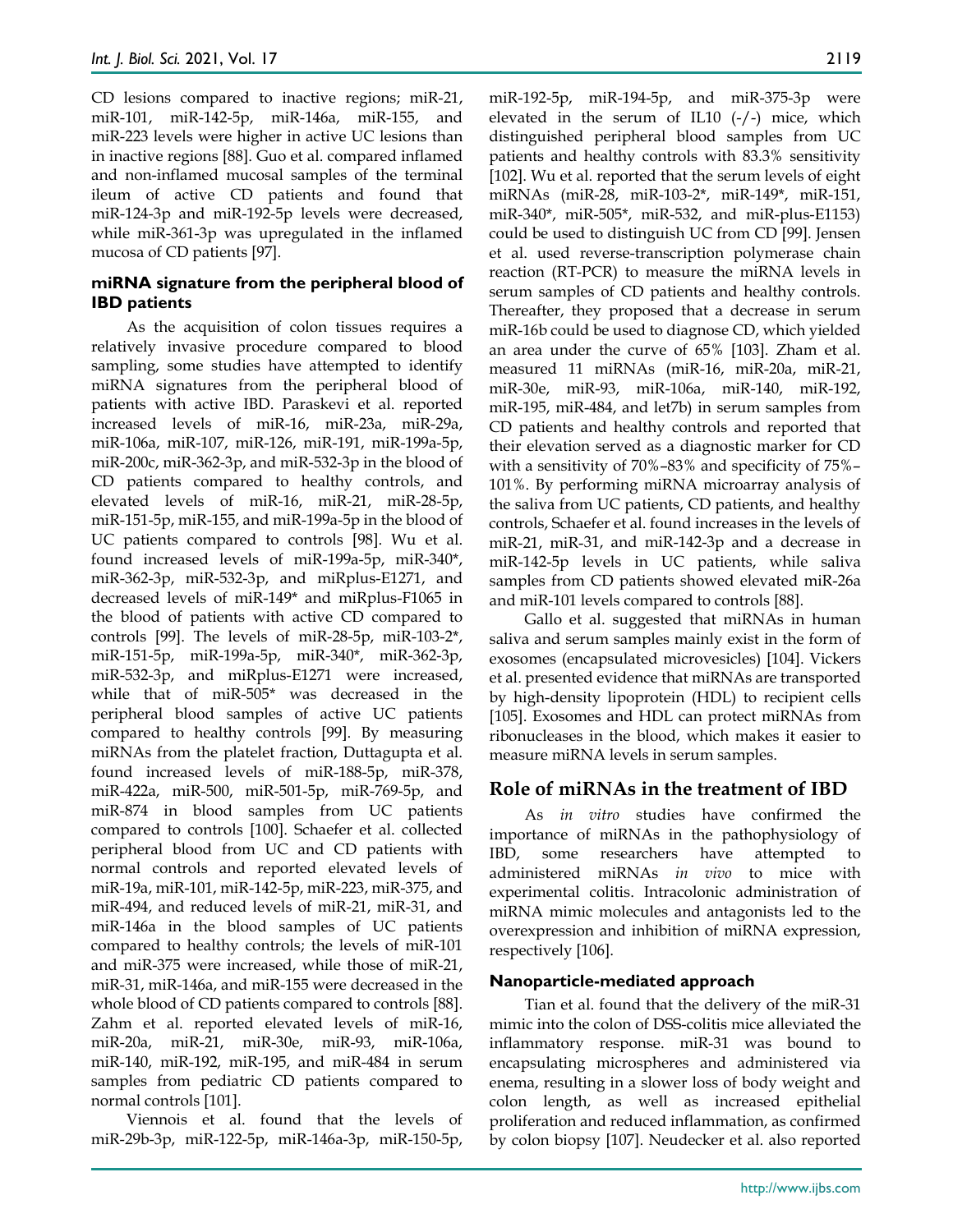the attenuation of occult bleeding, weight loss, and edema in DSS-colitis mice after intracolonic administration of synthetic murine miR-223 mimetic in nanoparticle lipid emulsion [108]. The intracolonic administration of miR-141 precursors in mice with TNBS-induced colitis resulted in a decrease in CXCL12β expression and leukocyte infiltration in the intestine [57]. miR-146b was also found to alleviate intestinal inflammation when administered into the peritoneum of DSS-induced colitis mice with expression vectors [74]. By using a mouse model of TNBS-induced colitis, Cheng et al. demonstrated that the intracolonic administration of pre-miR-19b can suppress the inflammatory process, with *in vitro* results suggesting that miR-19b inhibits suppressor of cytokine signaling 3 (SOCS3) to reduce inflammation of the intestinal epithelium in IBD [109]. miR-200b bound to microvesicles was administered to intestinal epithelial cells *in vitro* and the colon of TNBS-colitis mice *in vivo*; this administration resulted in the attenuation of intestinal fibrosis with suppression of TGF-β1 mediated epithelium-to-mesenchyme transition [110].

Other routes of administration have been attempted to deliver miRNA mimic molecules to mice with colitis. Zhang et al. purified nanoparticles from edible ginger and found that their oral administration by colitis mice reduced the severity of colitis and promoted wound healing. The nanoparticles contained around 125 miRNAs. Further, the colon samples of mice administered the nanoparticles had a decrease in pro-inflammatory cytokines (TNF-α, IL-6, and IL-1 $\beta$ ), increase in anti-inflammatory cytokines (IL-10 and IL-22), and increase in the proliferation of the epithelium based on the biopsy [111]. Fukata et al. attempted to intravenously administer miR-29a-3p and miR-29b-3p bound to supercarbonate apatite. These researchers reported a decrease in the inflammatory response in DSS-colitis mice and revealed that the subcutaneous injection of miR-29b bound to supercarbonate apatite inhibited the immune response by targeting CD11c<sup>+</sup> dendritic cells in a DSS-colitis model [112].

## **Conclusion**

IBD is a multifactorial disease associated with environmental and genetic factors. Dysbiosis of commensal bacteria and breakdown of the intestinal barrier integrity are considered to be major factors in the development of IBD. However, recent studies have indicated that genetic factors, including miRNA dysregulation, play a major role in the pathophysiology of IBD. Numerous miRNAs participate in the complex regulatory system of intestinal inflammation. Further, the number of

molecular interactions seems to be uncountable; however, recent findings suggest the targeting of certain miRNAs as clinical biomarkers or treatment options. Additional *in vivo* studies should be conducted to validate data from *in vitro* studies and assess the practicality of manipulating miRNA expression in IBD.

## **Abbreviations**

AhR: aryl hydrocarbon receptor; Akt: protein kinase B; ATG5: autophagy related 5; ATG16L1: autophagy related 16 like 1; BECN1: Beclin 1; CD: Crohn's disease; CD<sup>+</sup>: cluster of differentiation; CXCL: C-X-C motif chemokine ligand; DSS: Dextran sulfate sodium; EGFR: epidermal growth factor receptor; FOXO3 or FOXO3a: Forkhead box class O3; GM-CSF: granulocyte-macrophage colony-stimulating factor; GSK3B: glycogen synthase kinase 3 beta; GWAS: Genome-wide association studies; HDL: high-density lipoprotein; IBD: inflammatory bowel disease; IFN: interferon; Ig-: immunoglobulin; IL-: interleukin-; IL-12/23p40: p40 subunit of IL-12 and IL-23; ILC: innate lymphoid cell; LC3-II: the lipid modified form of microtubule-associated protein 1A/1B-light chain 3; MIP2: macrophage inflammatory protein 2; miRNA, miR: microRNA; MLCK: myosin light chain kinase; NF-κB: nuclear factor-light-chain-enhancer of activated B cells; NK T cell: natural killer T cell; NOD2: nucleotide-binding oligomerization domain-containing protein 2; ORMDL3: ORMDL sphingolipid biosynthesis regulator 3; p-Akt: phosphor-protein kinase B; PI3K: phosphoinositide 3-kinase; PIP2: phosphatidylinositol 4,5-biphosphate; PMN: polymorphonuclear leukocyte; p-mTOR: phosphorylated mammalian target of rapamycin; PTEN: phosphatase and tensin homolog; PTK6: protein tyrosine kinase 6; RA: retinoic acid; REG3: Regenerating islet-derived protein 3; RISC: RNA-induced silencing complex; RT-PCR: reversetranscription polymerase chain reaction; SAA: serum amyloid A; SFB: segmented filamentous bacteria; SHIP-1: Src homology 2 domain containing inositol polyphosphate 5-phosphatase 1; SIAH2: Siah E3 ubiquitin protein ligase 2; SOCS3: suppressor of cytokine signaling 3; STAT: signal transducers and activators of transcription; SQSTM1: sequestosome 1; TAK1: transforming growth factor beta-activated kinase 1; TGF  $β1$ : transforming growth factor  $β1$ ; Th1: T helper type 1; Th2: T helper type 2; Th17: T helper type 17; TNBS: 2,4,6-trinitrobenzen sulfonic acid; TNF-α: tumor necrosis factor-α; Treg cell: regulatory T cell; UC: ulcerative colitis; UTR: untranslated region; XBP1: X-box binding protein 1; ZO: zonula occludens.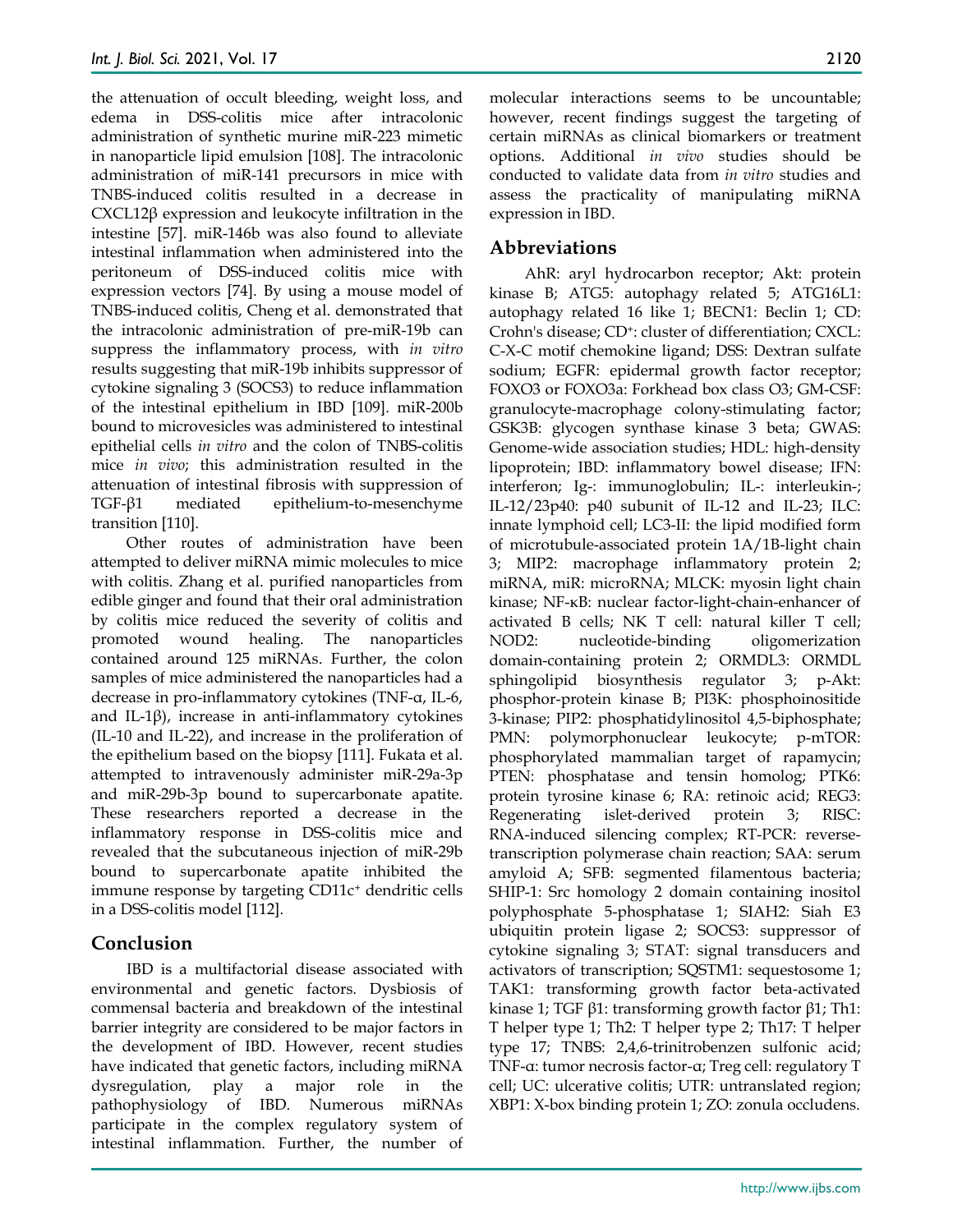#### **Acknowledgements**

#### **Contributions**

All authors made substantial contributions to all of the following: (1) conception and design of the study, data acquisition, or analysis and interpretation of data; (2) drafting or critical revision of the article for intellectual content; and (3) final approval of version to be submitted.

#### **Competing Interests**

The authors have declared that no competing interest exists.

#### **References**

- 1. Guan Q. A Comprehensive Review and Update on the Pathogenesis of Inflammatory Bowel Disease. J Immunol Res. 2019; 2019: 7247238.
- Stidham RW, Higgins PDR. Colorectal Cancer in Inflammatory Bowel Disease. Clin Colon Rectal Surg. 2018; 31: 168-783.
- 3. Ng SC, Shi HY, Hamidi N, Underwood FE, Tang W, Benchimol EI, et al. Worldwide incidence and prevalence of inflammatory bowel disease in the 21st century: a systematic review of population-based studies. Lancet. 2018; 390: 2769-78.
- 4. Kaplan GG, Windsor JW. The four epidemiological stages in the global evolution of inflammatory bowel disease. Nat Rev Gastroenterol Hepatol. 2021; 18: 56-66.
- 5. Uniken Venema WT, Voskuil MD, Dijkstra G, Weersma RK, Festen EA. The genetic background of inflammatory bowel disease: from correlation to causality. J Pathol. 2017; 241: 146-58.
- 6. Ellinghaus D, Jostins L, Spain SL, Cortes A, Bethune J, Han B, et al. Analysis of five chronic inflammatory diseases identifies 27 new associations and highlights disease-specific patterns at shared loci. Nat Genet. 2016; 48: 510-8.
- 7. de Lange KM, Moutsianas L, Lee JC, Lamb CA, Luo Y, Kennedy NA, et al. Genome-wide association study implicates immune activation of multiple integrin genes in inflammatory bowel disease. Nat Genet. 2017; 49: 256-61.
- 8. Huang H, Fang M, Jostins L, Umićević Mirkov M, Boucher G, Anderson CA, et al. Fine-mapping inflammatory bowel disease loci to single-variant resolution. Nature. 2017; 547: 173-8.
- 9. Liu JZ, van Sommeren S, Huang H, Ng SC, Alberts R, Takahashi A, et al. Association analyses identify 38 susceptibility loci for inflammatory bowel disease and highlight shared genetic risk across populations. Nat Genet. 2015; 47: 979-86.
- 10. Park SC, Jeen YT. Genetic Studies of Inflammatory Bowel Disease-Focusing on Asian Patients. Cells. 2019; 8.
- 11. Spehlmann ME, Begun AZ, Burghardt J, Lepage P, Raedler A, Schreiber S. Epidemiology of inflammatory bowel disease in a German twin cohort: results of a nationwide study. Inflamm Bowel Dis. 2008; 14: 968-76.
- 12. Halme L, Paavola-Sakki P, Turunen U, Lappalainen M, Farkkila M, Kontula K. Family and twin studies in inflammatory bowel disease. World J Gastroenterol. 2006; 12: 3668-72.
- Soroosh A, Koutsioumpa M, Pothoulakis C, Iliopoulos D. Functional role and therapeutic targeting of microRNAs in inflammatory bowel disease. Am J Physiol Gastrointest Liver Physiol. 2018; 314: G256-62.
- O'Brien J, Hayder H, Zayed Y, Peng C. Overview of MicroRNA Biogenesis, Mechanisms of Actions, and Circulation. Front Endocrinol (Lausanne). 2018 ;9 : 402.
- 15. Lu Q, Wu R, Zhao M, Garcia-Gomez A, Ballestar E. miRNAs as Therapeutic Targets in Inflammatory Disease. Trends Pharmacol Sci. 2019 ; 40: 853-65.
- 16. Vidigal JA, Ventura A. The biological functions of miRNAs: lessons from *in vivo* studies. Trends Cell Biol. 2015; 25: 137-47.
- 17. Lozupone CA, Stombaugh JI, Gordon JI, Jansson JK, Knight R. Diversity, stability and resilience of the human gut microbiota. Nature. 2012 ;489 :220-30.
- 18. Rooks MG, Garrett WS. Gut microbiota, metabolites and host immunity. Nat Rev Immunol. 2016; 16: 341-52.
- 19. Krause P, Morris V, Greenbaum JA, Park Y, Bjoerheden U, Mikulski Z, et al. IL-10-producing intestinal macrophages prevent excessive antibacterial innate immunity by limiting IL-23 synthesis. Nat Commun. 2015 ; 6: 7055.
- 20. Zigmond E, Bernshtein B, Friedlander G, Walker CR, Yona S, Kim KW, et al. Macrophage-restricted interleukin-10 receptor deficiency, but not IL-10 deficiency, causes severe spontaneous colitis. Immunity. 2014 ; 40: 720-33.
- 21. Murdoch CC, Espenschied ST, Matty MA, Mueller O, Tobin DM, Rawls JF. Intestinal Serum amyloid A suppresses systemic neutrophil activation and bactericidal activity in response to microbiota colonization. PLoS Pathog. 2019 ; 15: e1007381.
- 22. Zhang G, Liu J, Wu L, Fan Y, Sun L, Qian F, et al. Elevated Expression of Serum Amyloid A 3 Protects Colon Epithelium Against Acute Injury Through

TLR2-Dependent Induction of Neutrophil IL-22 Expression in a Mouse Model of Colitis. Front Immunol. 2018 ; 9: 1503.

- 23. Macpherson AJ, Yilmaz B, Limenitakis JP, Ganal-Vonarburg SC. IgA Function in Relation to the Intestinal Microbiota. Annu Rev Immunol. 2018; 36: 359-81.
- 24. Oliveira LM, Teixeira FME, Sato MN. Impact of Retinoic Acid on Immune Cells and Inflammatory Diseases. Mediators Inflamm. 2018; 2018:3067126.
- 25. Grizotte-Lake M, Zhong G, Duncan K, Kirkwood J, Iyer N, Smolenski I, et al. Commensals Suppress Intestinal Epithelial Cell Retinoic Acid Synthesis to Regulate Interleukin-22 Activity and Prevent Microbial Dysbiosis. Immunity. 2018 ; 49: 1103-15.e6.
- 26. Pernomian L, Duarte-Silva M, de Barros Cardoso CR. The Aryl Hydrocarbon Receptor (AHR) as a Potential Target for the Control of Intestinal Inflammation: Insights from an Immune and Bacteria Sensor Receptor. Clin Rev Allergy Immunol. 2020; 59: 382-90.
- 27. Schanz O, Chijiiwa R, Cengiz SC, Majlesain Y, Weighardt H, Takeyama H, et al.. Dietary AhR Ligands Regulate AhRR Expression in Intestinal Immune Cells and Intestinal Microbiota Composition. Int J Mol Sci. 2020; 21: 3189.
- Yu LC. Microbiota dysbiosis and barrier dysfunction in inflammatory bowel disease and colorectal cancers: exploring a common ground hypothesis. J Biomed Sci. 2018 ; 25: 79.
- 29. Odenwald MA, Turner JR. The intestinal epithelial barrier: a therapeutic target? Nat Rev Gastroenterol Hepatol. 2017; 14: 9-21.
- 30. Pickert G, Neufert C, Leppkes M, Zheng Y, Wittkopf N, Warntjen M, et al. STAT3 links IL-22 signaling in intestinal epithelial cells to mucosal wound healing. J Exp Med. 2009; 206: 1465-72.
- 31. Kotredes KP, Thomas B, Gamero AM. The Protective Role of Type I Interferons in the Gastrointestinal Tract. Front Immunol. 2017; 8: 410
- 32. Shih VF, Cox J, Kljavin NM, Dengler HS, Reichelt M, Kumar P, et al. Homeostatic IL-23 receptor signaling limits Th17 response through IL-22-mediated containment of commensal microbiota. Proc Natl Acad Sci U S A. 2014; 111: 13942-7.
- 33. Coccia M, Harrison OJ, Schiering C, Asquith MJ, Becher B, Powrie F, et al. IL-1beta mediates chronic intestinal inflammation by promoting the accumulation of IL-17A secreting innate lymphoid cells and CD4(+) Th17 cells. J Exp Med. 2012; 209: 1595-609.
- 34. Zielinski CE, Mele F, Aschenbrenner D, Jarrossay D, Ronchi F, Gattorno M, et al. Pathogen-induced human TH17 cells produce IFN-gamma or IL-10 and are regulated by IL-1beta. Nature. 2012; 484: 514-8.
- 35. Nowarski R, Jackson R, Gagliani N, de Zoete MR, Palm NW, Bailis W, et al. Epithelial IL-18 Equilibrium Controls Barrier Function in Colitis. Cell. 2015; 163: 1444-56.
- 36. Atreya R, Zimmer M, Bartsch B, Waldner MJ, Atreya I, Neumann H, et al. Antibodies against tumor necrosis factor (TNF) induce T-cell apoptosis in patients with inflammatory bowel diseases via TNF receptor 2 and intestinal CD14(+) macrophages. Gastroenterology. 2011; 141: 2026-38.
- 37. Pott J, Kabat AM, Maloy KJ. Intestinal Epithelial Cell Autophagy Is Required to Protect against TNF-Induced Apoptosis during Chronic Colitis in Mice. Cell Host Microbe. 2018; 23: 191-202 e4.
- 38. Hunter CA, Jones SA. IL-6 as a keystone cytokine in health and disease. Nat Immunol. 2015; 16: 448-57.
- 39. Griseri T, McKenzie BS, Schiering C, Powrie F. Dysregulated hematopoietic stem and progenitor cell activity promotes interleukin-23-driven chronic intestinal inflammation. Immunity. 2012; 37: 1116-29.
- 40. Griseri T, Arnold IC, Pearson C, Krausgruber T, Schiering C, Franchini F, et al. Granulocyte Macrophage Colony-Stimulating Factor-Activated Eosinophils Promote Interleukin-23 Driven Chronic Colitis. Immunity. 2015; 43: 187-99.
- 41. Fan H, Wang A, Wang Y, Sun Y, Han J, Chen W, et al. Innate Lymphoid Cells: Regulators of Gut Barrier Function and Immune Homeostasis. J Immunol Res. 2019 ; 2019: 2525984.
- 42. Schaefer JS. MicroRNAs: how many in inflammatory bowel disease? Curr Opin Gastroenterol. 2016; 32: 258-66.
- 43. Ma TY, Boivin MA, Ye D, Pedram A, Said HM. Mechanism of TNF-{alpha} modulation of Caco-2 intestinal epithelial tight junction barrier: role of myosin light-chain kinase protein expression. Am J Physiol Gastrointest Liver Physiol. 2005; 288: G422-30.
- 44. Wang L, Zhang R, Chen J, Wu Q, Kuang Z. Baicalin Protects against TNF-alpha-Induced Injury by Down-Regulating miR-191a That Targets the Tight Junction Protein ZO-1 in IEC-6 Cells. Biol Pharm Bull. 2017; 40: 435-43.
- 45. Tang Y, Zhang L, Forsyth CB, Shaikh M, Song S, Keshavarzian A. The Role of miR-212 and iNOS in Alcohol-Induced Intestinal Barrier Dysfunction and Steatohepatitis. Alcohol Clin Exp Res. 2015; 39: 1632-41.
- 46. Zou T, Jaladanki SK, Liu L, Xiao L, Chung HK, Wang JY, et al. H19 Long Noncoding RNA Regulates Intestinal Epithelial Barrier Function via MicroRNA 675 by Interacting with RNA-Binding Protein HuR. Mol Cell Biol. 2016; 36: 1332-41.
- 47. Zhi X, Tao J, Li Z, Jiang B, Feng J, Yang L, et al. MiR-874 promotes intestinal barrier dysfunction through targeting AQP3 following intestinal ischemic injury. FEBS Lett. 2014; 588: 757-63.
- Zhang B, Tian Y, Jiang P, Jiang Y, Li C, Liu T, et al. MicroRNA-122a Regulates Zonulin by Targeting EGFR in Intestinal Epithelial Dysfunction. Cell Physiol Biochem. 2017; 42: 848-58.
- 49. Zhang L, Shen J, Cheng J, Fan X. MicroRNA-21 regulates intestinal epithelial tight junction permeability. Cell Biochem Funct. 2015; 33: 235-40.
- Shen Y, Zhou M, Yan J, Gong Z, Xiao Y, Zhang C, et al. miR-200b inhibits TNF-alpha-induced IL-8 secretion and tight junction disruption of intestinal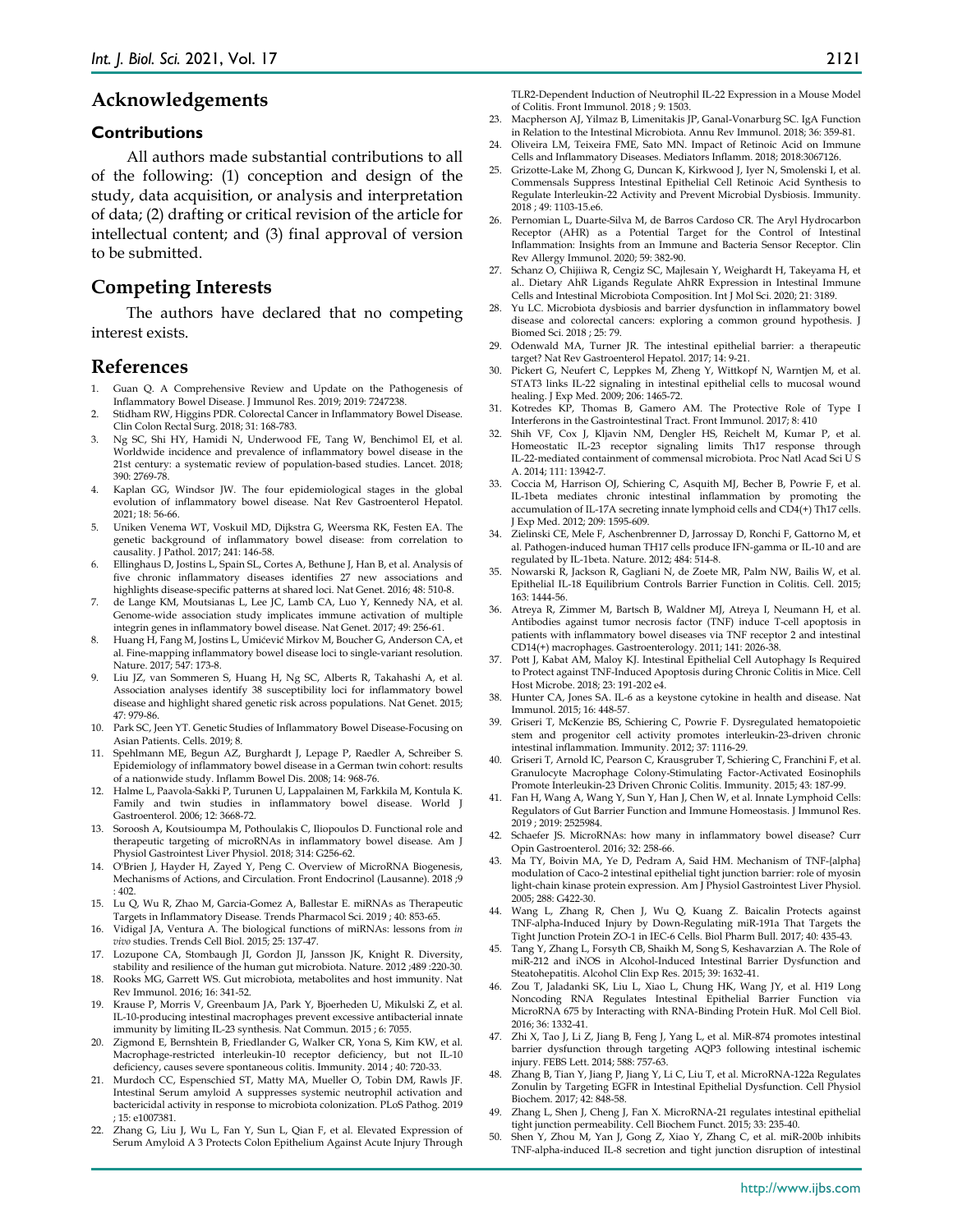epithelial cells *in vitro*. Am J Physiol Gastrointest Liver Physiol. 2017; 312: G123-G32.

- 51. Haines RJ, Beard RS, Jr., Eitner RA, Chen L, Wu MH. TNFalpha/IFNgamma Mediated Intestinal Epithelial Barrier Dysfunction Is Attenuated by MicroRNA-93 Downregulation of PTK6 in Mouse Colonic Epithelial Cells. PLoS One. 2016; 11: e0154351.
- 52. Shi C, Liang Y, Yang J, Xia Y, Chen H, Han H, et al. MicroRNA-21 knockout improve the survival rate in DSS induced fatal colitis through protecting against inflammation and tissue injury. PLoS One. 2013; 8: e66814.
- 53. Zhao Y, Ma T, Chen W, Chen Y, Li M, Ren L, et al. MicroRNA-124 Promotes Intestinal Inflammation by Targeting Aryl Hydrocarbon Receptor in Crohn's Disease. J Crohns Colitis. 2016; 10: 703-12.
- 54. Corridoni D, Arseneau KO, Cominelli F. Functional defects in NOD2 signaling in experimental and human Crohn disease. Gut Microbes. 2014; 5: 340-4.
- 55. Pierdomenico M, Cesi V, Cucchiara S, Vitali R, Prete E, Costanzo M, et al. NOD2 Is Regulated By Mir-320 in Physiological Conditions but this Control Is Altered in Inflamed Tissues of Patients with Inflammatory Bowel Disease. Inflamm Bowel Dis. 2016; 22: 315-26.
- 56. Wu W, He C, Liu C, Cao AT, Xue X, Evans-Marin HL, et al. miR-10a inhibits dendritic cell activation and Th1/Th17 cell immune responses in IBD. Gut. 2015; 64: 1755-64.
- 57. Huang Z, Shi T, Zhou Q, Shi S, Zhao R, Shi H, et al. miR-141 Regulates colonic leukocytic trafficking by targeting CXCL12beta during murine colitis and human Crohn's disease. Gut. 2014; 63: 1247-57.
- 58. Yang Z, Klionsky DJ. Eaten alive: a history of macroautophagy. Nat Cell Biol. 2010; 12: 814-22.
- 59. Lapaquette P, Bringer MA, Darfeuille-Michaud A. Defects in autophagy favour adherent-invasive Escherichia coli persistence within macrophage leading to increased pro-inflammatory response. Cell Microbiol. 2012; 14: 791-807.
- 60. Wang S, Huang Y, Zhou C, Wu H, Zhao J, Wu L, et al. The Role of Autophagy and Related MicroRNAs in Inflammatory Bowel Disease. Gastroenterol Res Pract. 2018; 2018: 7565076.
- 61. Salem M, Ammitzboell M, Nys K, Seidelin JB, Nielsen OH. ATG16L1: A multifunctional susceptibility factor in Crohn disease. Autophagy. 2015; 11: 585-94.
- 62. Chen Y, Du J, Zhang Z, Liu T, Shi Y, Ge X, et al. MicroRNA-346 mediates tumor necrosis factor alpha-induced downregulation of gut epithelial vitamin D receptor in inflammatory bowel diseases. Inflamm Bowel Dis. 2014; 20: 1910-8.
- 63. Li M, Zhang S, Qiu Y, He Y, Chen B, Mao R, et al. Upregulation of miR-665 promotes apoptosis and colitis in inflammatory bowel disease by repressing the endoplasmic reticulum stress components XBP1 and ORMDL3. Cell Death Dis. 2017; 8: e2699
- 64. Liu L, He J, Wei X, Wan G, Lao Y, Xu W, et al. MicroRNA-20a-mediated loss of autophagy contributes to breast tumorigenesis by promoting genomic damage and instability. Oncogene. 2017; 36: 5874-84.
- 65. Nguyen HT, Dalmasso G, Muller S, Carriere J, Seibold F, Darfeuille-Michaud A. Crohn's disease-associated adherent invasive Escherichia coli modulate levels of microRNAs in intestinal epithelial cells to reduce autophagy. Gastroenterology. 2014; 146: 508-19.
- 66. Lu C, Chen J, Xu HG, Zhou X, He Q, Li YL, et al. MIR106B and MIR93 prevent removal of bacteria from epithelial cells by disrupting ATG16L1-mediated autophagy. Gastroenterology. 2014; 146: 188-99.
- 67. Li N, Miao Y, Shan Y, Liu B, Li Y, Zhao L, et al. MiR-106b and miR-93 regulate cell progression by suppression of PTEN via PI3K/Akt pathway in breast cancer. Cell Death Dis. 2017; 8: e2796.
- 68. Zhai Z, Wu F, Dong F, Chuang AY, Messer JS, Boone DL, et al. Human autophagy gene ATG16L1 is post-transcriptionally regulated by MIR142-3p. Autophagy. 2014; 10: 468-79.
- 69. Chen Y, Wang C, Liu Y, Tang L, Zheng M, Xu C, et al. miR-122 targets NOD2 to decrease intestinal epithelial cell injury in Crohn's disease. Biochem Biophys Res Commun. 2013; 438: 133-9.
- 70. Chuang AY, Chuang JC, Zhai Z, Wu F, Kwon JH. NOD2 expression is regulated by microRNAs in colonic epithelial HCT116 cells. Inflamm Bowel Dis. 2014; 20: 126-35.
- 71. Wang Y, Zhang X, Tang W, Lin Z, Xu L, Dong R, et al. miR-130a upregulates mTOR pathway by targeting TSC1 and is transactivated by NF-kappaB in high-grade serous ovarian carcinoma. Cell Death Differ. 2017; 24: 2089-100
- 72. Kim HY, Kwon HY, Ha Thi HT, Lee HJ, Kim GI, Hahm KB, et al. MicroRNA-132 and microRNA-223 control positive feedback circuit by regulating FOXO3a in inflammatory bowel disease. J Gastroenterol Hepatol. 2016; 31: 1727-35.
- 73. Birnie KA, Yip YY, Ng DC, Kirschner MB, Reid G, Prele CM, et al. Loss of miR-223 and JNK Signaling Contribute to Elevated Stathmin in Malignant Pleural Mesothelioma. Mol Cancer Res. 2015; 13: 1106-18.
- 74. Nata T, Fujiya M, Ueno N, Moriichi K, Konishi H, Tanabe H, et al. MicroRNA-146b improves intestinal injury in mouse colitis by activating nuclear factor-kappaB and improving epithelial barrier function. J Gene Med. 2013; 15: 249-60.
- 75. Rouquette-Jazdanian AK, Kortum RL, Li W, Merrill RK, Nguyen PH, Samelson LE, et al. miR-155 Controls Lymphoproliferation in LAT Mutant Mice by Restraining T-Cell Apoptosis via SHIP-1/mTOR and Mice by Restraining T-Cell Apoptosis PAK1/FOXO3/BIM Pathways. PLoS One. 2015; 10: e0131823.
- 76. Huang X, Shen Y, Liu M, Bi C, Jiang C, Iqbal J, et al. Quantitative proteomics reveals that miR-155 regulates the PI3K-AKT pathway in diffuse large B-cell lymphoma. Am J Pathol. 2012; 181: 26-33.
- 77. Brest P, Lapaquette P, Souidi M, Lebrigand K, Cesaro A, Vouret-Craviari V, et al. A synonymous variant in IRGM alters a binding site for miR-196 and causes deregulation of IRGM-dependent xenophagy in Crohn's disease. Nat Genet. 2011; 43: 242-5.
- 78. Melmed GY, Siegel CA, Spiegel BM, Allen JI, Cima R, Colombel JF, et al. Quality indicators for inflammatory bowel disease: development of process and outcome measures. Inflamm Bowel Dis. 2013; 19: 662-8.
- Canavese G, Villanacci V, Sapino A, Rocca R, Daperno M, Suriani R, et al. The diagnosis of inflammatory bowel disease is often unsupported in clinical practice. Dig Liver Dis. 2015; 47: 20-3.
- 80. Wu F, Zikusoka M, Trindade A, Dassopoulos T, Harris ML, Bayless TM, et al. MicroRNAs are differentially expressed in ulcerative colitis and alter expression of macrophage inflammatory peptide-2 alpha. Gastroenterology. 2008; 135: 1624-35 e24.
- 81. Fasseu M, Treton X, Guichard C, Pedruzzi E, Cazals-Hatem D, Richard C, et al. Identification of restricted subsets of mature microRNA abnormally expressed in inactive colonic mucosa of patients with inflammatory bowel disease. PLoS One. 2010; 5.
- 82. Takagi T, Naito Y, Mizushima K, Hirata I, Yagi N, Tomatsuri N, et al. Increased expression of microRNA in the inflamed colonic mucosa of patients with active ulcerative colitis. J Gastroenterol Hepatol. 2010; 25 Suppl 1: S129-33.
- 83. Feng X, Wang H, Ye S, Guan J, Tan W, Cheng S, et al. Up-regulation of microRNA-126 may contribute to pathogenesis of ulcerative colitis via regulating NF-kappaB inhibitor IkappaBalpha. PLoS One. 2012; 7: e52782.
- 84. Bian Z, Li L, Cui J, Zhang H, Liu Y, Zhang CY, et al. Role of miR-150-targeting c-Myb in colonic epithelial disruption during dextran sulphate sodium-induced murine experimental colitis and human ulcerative colitis. J Pathol. 2011; 225: 544-53.
- 85. Lin J, Welker NC, Zhao Z, Li Y, Zhang J, Reuss SA, et al. Novel specific microRNA biomarkers in idiopathic inflammatory bowel disease unrelated to disease activity. Mod Pathol. 2014; 27: 602-8.
- 86. Coskun M, Bjerrum JT, Seidelin JB, Troelsen JT, Olsen J, Nielsen OH. miR-20b, miR-98, miR-125b-1\*, and let-7e\* as new potential diagnostic biomarkers in ulcerative colitis. World J Gastroenterol. 2013; 19: 4289-99.
- 87. Cai M, Chen S, Hu W. MicroRNA-141 Is Involved in Ulcerative Colitis Pathogenesis via Aiming at CXCL5. J Interferon Cytokine Res. 2017; 37: 415-20.
- 88. Schaefer JS, Attumi T, Opekun AR, Abraham B, Hou J, Shelby H, et al. MicroRNA signatures differentiate Crohn's disease from ulcerative colitis. BMC Immunol. 2015; 16: 5.
- 89. Nguyen HT, Dalmasso G, Yan Y, Laroui H, Dahan S, Mayer L, et al. MicroRNA-7 modulates CD98 expression during intestinal epithelial cell differentiation. J Biol Chem. 2010; 285: 1479-89.
- 90. Ando Y, Mazzurana L, Forkel M, Okazaki K, Aoi M, Schmidt PT, et al. Downregulation of MicroRNA-21 in Colonic CD3+ T Cells in UC Remission. Inflamm Bowel Dis. 2016; 22: 2788-93.
- 91. Yang Y, Ma Y, Shi C, Chen H, Zhang H, Chen N, et al. Overexpression of miR-21 in patients with ulcerative colitis impairs intestinal epithelial barrier function through targeting the Rho GTPase RhoB. Biochem Biophys Res Commun. 2013; 434: 746-52.
- 92. Thorlacius-Ussing G, Schnack Nielsen B, Andersen V, Holmstrom K, Pedersen AE. Expression and Localization of miR-21 and miR-126 in Mucosal Tissue from Patients with Inflammatory Bowel Disease. Inflamm Bowel Dis. 2017; 23: 739-52.
- 93. Wu F, Zhang S, Dassopoulos T, Harris ML, Bayless TM, Meltzer SJ, et al. Identification of microRNAs associated with ileal and colonic Crohn's disease. Inflamm Bowel Dis. 2010; 16: 1729-38.
- 94. Shi T, Xie Y, Fu Y, Zhou Q, Ma Z, Ma J, et al. The signaling axis of microRNA-31/interleukin-25 regulates Th1/Th17-mediated inflammation response in colitis. Mucosal Immunol. 2017; 10: 983-95.
- Zhang C, Zhao Z, Osman H, Watson R, Nalbantoglu I, Lin J. Differential expression of miR-31 between inflammatory bowel disease and microscopic colitis. Microrna. 2014; 3: 155-9.
- Zahm AM, Hand NJ, Tsoucas DM, Le Guen CL, Baldassano RN, Friedman JR. Rectal microRNAs are perturbed in pediatric inflammatory bowel disease of the colon. J Crohns Colitis. 2014; 8: 1108-17.
- 97. Guo Z, Wu R, Gong J, Zhu W, Li Y, Wang Z, et al. Altered microRNA expression in inflamed and non-inflamed terminal ileal mucosa of adult patients with active Crohn's disease. J Gastroenterol Hepatol. 2015; 30: 109-16.
- 98. Paraskevi A, Theodoropoulos G, Papaconstantinou I, Mantzaris G, Nikiteas N, Gazouli M. Circulating MicroRNA in inflammatory bowel disease. J Crohns Colitis. 2012; 6: 900-4.
- 99. Wu F, Guo NJ, Tian H, Marohn M, Gearhart S, Bayless TM, et al. Peripheral blood microRNAs distinguish active ulcerative colitis and Crohn's disease. Inflamm Bowel Dis. 2011; 17: 241-50.
- 100. Duttagupta R, DiRienzo S, Jiang R, Bowers J, Gollub J, Kao J, et al. Genome-wide maps of circulating miRNA biomarkers for ulcerative colitis. PLoS One. 2012; 7: e31241.
- 101. Zahm AM, Thayu M, Hand NJ, Horner A, Leonard MB, Friedman JR. Circulating microRNA is a biomarker of pediatric Crohn disease. J Pediatr Gastroenterol Nutr. 2011; 53: 26-33.